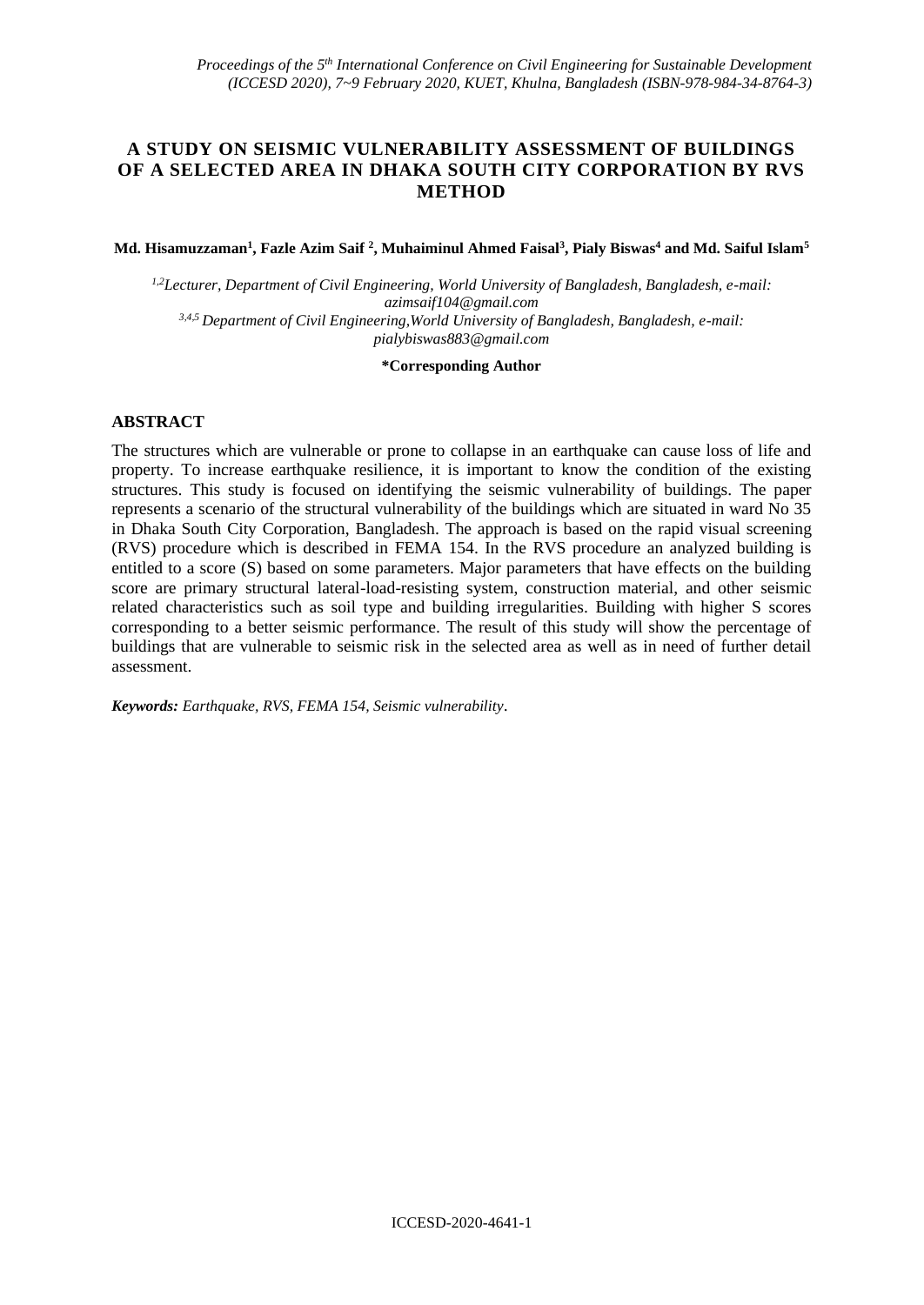# **1. INTRODUCTION**

Bangladesh is one of the calamities prone country. It's prevailing among the most at risk countries in the world with its high population density and rapid urbanization. Dhaka South City Corporation lies in an active earthquake prone area of Bangladesh. In Great Indian Earthquake of 12 June 1897, this city was damaged severely due to a surface wave magnitude of 8.1 (Sarker et al., 2010). According to World Risk Report (2016), Bangladesh is the fifth most vulnerable country to disasters (UN, 2016). Earthquake causes comprehensive destruction of life and property. For providing seismic safety in building structures, it is needed to ensure their conformance to the current seismic design codes which is valid approach for new buildings. Often, rapid assessment of seismic vulnerability in an area is done through visual inspection of the buildings and by providing a performance score using predefined forms based on adequate seismic resistance features usable in the building. This process is known as rapid visual screening (RVS), as one can cover large number of buildings within a short period of time. FEMA (Federal Emergency Management Agency) 154 provides the detailed procedure for carrying out RVS of buildings. Rapid Visual Screening (RVS) is a qualitative seismic vulnerability assessment method (Yadollahi, Adnan & Zin, 2012). RVS method is popular in US and other countries as a tool for ranking the buildings regarding seismic vulnerability consideration. The RVS method was applied as a preliminary evaluation to determine the level of performance suitability of the Emergency Care Installation Buildings of Dr. Sardajito Hospitals for the effects of earthquake (Aritonang, Satyarno & Supriyadi, 2011). Another study was also carried out which include screening of 1,057 public buildings in Western Oregon in US (Wallace & Miller ,2008), they implemented RVS to identify potential seismic hazards for Oregon's public facilities including hospital, school, police station, fire station, community college and emergency response center. Further, RVS was used to identify, inventory and rank all high-risk buildings in a specified region in Greek to form a strategy of priority-based interventions to buildings. (Kapetana & Dritsos ,2007). This research is focused on identifying and ranking of buildings in particular area of Dhaka South City Corporation to assess seismic vulnerable buildings through RVS method and will prescribe further detail assessment requirement against earthquake force. These types of assessments were previously conducted by many researchers (Wahid et al., 2005). However, the study area was different.

### **1.1 Study Area**

The initial step is to select a community or group of Buildings. The study area is chosen as old Dhaka under the Dhaka south city corporation since it is the most seismic vulnerable portion of Dhaka city. The study area consists of ancient buildings which are located very close to each other. The assessment is carried out only considering the buildings situated both sides of the selected roads. The survey was started from Bangshal Road to end of the Abul Hasnat Road. It turned right to Aga Sadek Road, and ended up with Sikkatuli Lane and Abdul Hadi Lane of 35 no. ward in the Dhaka South City Corporation. Figure 1 shows the map of the study area and representative buildings.



Figure 1: Map and representative buildings on the study Area (ward no.35 under DSCC)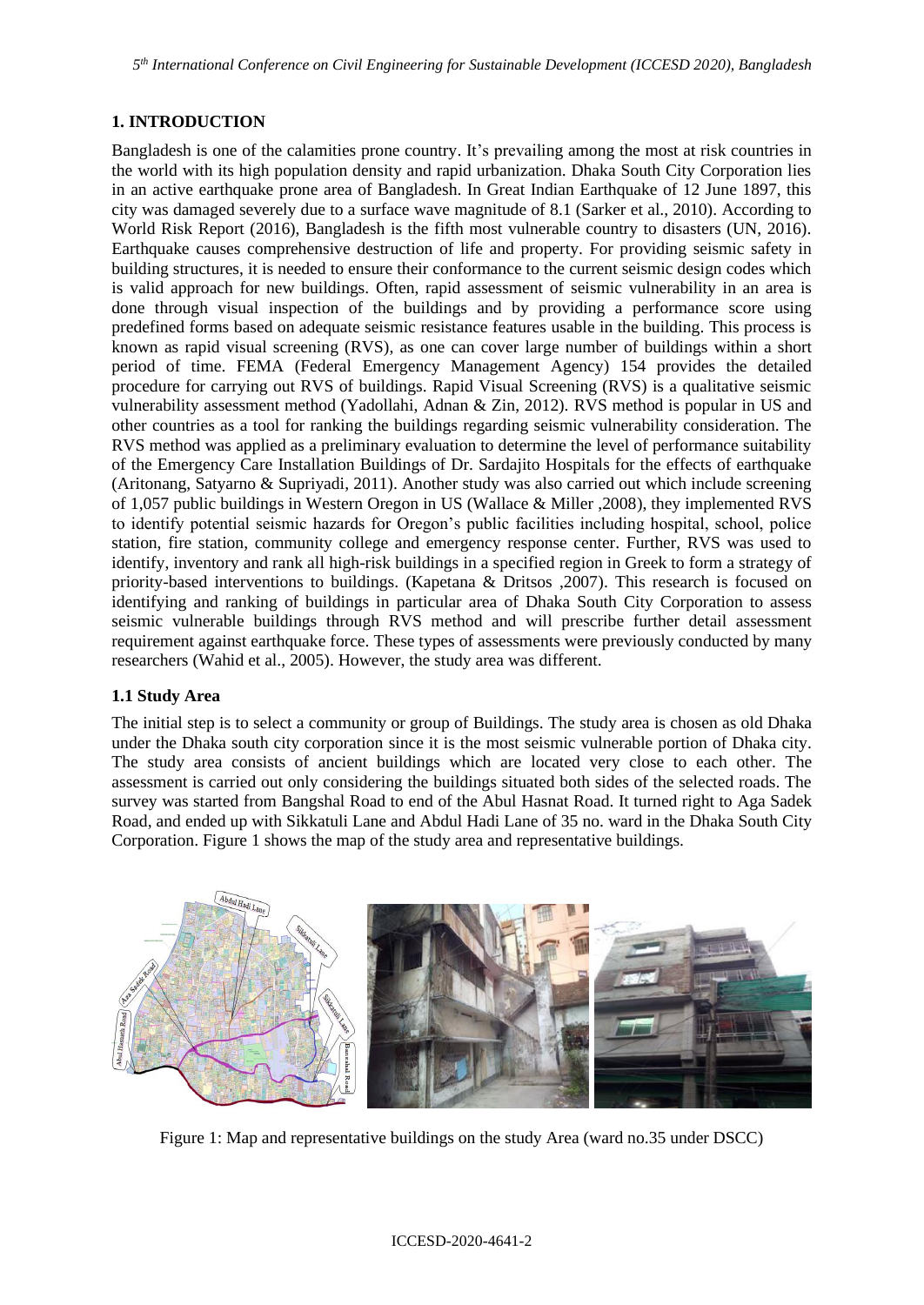### **2. METHODOLOGY**

Rapid Visual Screening (RVS) method was originally developed by the Applied Technology council (ATC) in the late 1980 and published in 1988 in the FEMA 154. It is a side walk survey approach that enabled users to classify surveyed buildings into categories: a. Buildings those are risk to life and property; b. Those seismically hazardous buildings that should be investigate extensively by a design professional experienced in seismic design. Total one hundred and two buildings were screened for the building vulnerability assessment. The screening process was conducted by filling up a data collection form includes building identification, information comprising its use and size, a photograph of the building, sketches, and documentation of pertinent data.

#### **3. RESULTS AND DISCUSSION**

The survey was mainly concentrated on earthquake issues such as identifying building type, plot size and shape, clear distances from surrounding structures, road width and basic information of the building, year of construction, no. of story, no. of inhabitants etc. Digital photographs of each building from at least two directions were taken. A database was compiled in MS Excel among the 102 structures in the aforementioned study area. From the surveyed buildings around 78 buildings are R.C.C structures, 12 of them are soft storied and the rest 24 buildings are un-reinforced masonry (URM). The findings of the survey are tabulated in Table 1 and Table 2. Table 1 shows the percentages of different parameters considered for the seismic vulnerability assessment of buildings and table 2 shows the total number and percentages of buildings used for different purpose.

|                                               | <b>Total Number</b> | <b>Percent</b> |
|-----------------------------------------------|---------------------|----------------|
| <b>Total Number of Building</b>               | 102                 |                |
| Number of Pre-Code Building                   | 22                  | 21.57 %        |
| Number of Post-Benchmark Building             | 80                  | 78.43 %        |
| Number of Pounding Type Building              | 80                  | 78.43 %        |
| Falling Hazards from taller adjacent building | 1                   | 0.98%          |
| Number of C1 Type Building                    | 64                  | 62.75%         |
| Number of C2 Type Building                    | 14                  | 13.73%         |
| Number of URM Type Building                   | 24                  | 23.53 %        |
| Number of Additions Type Building             | 16                  | 15.69 %        |
| Number of Soft Story Type Building            | 12                  | 11.76 %        |
| Number of Plan irregularity Type Building     | 23                  | 22.55 %        |
| Number of Vertical irregularity Type Building | 51                  | 50 %           |
| Number of $2nd$ Story Building                | 6                   | 5.88 %         |
| Number of 3rd Story Building                  | 22                  | 21.57 %        |
| Number of 4 <sup>th</sup> Story Building      | 11                  | 10.78 %        |
| Number of 5 <sup>th</sup> Story Building      | 26                  | 25.49 %        |
| Number of 6 <sup>th</sup> Story Building      | 24                  | 23.53 %        |
| Number of 7 <sup>th</sup> Story Building      | 11                  | 10.78 %        |
| Number of 8 <sup>th</sup> Story Building      | $\mathbf{1}$        | 0.98%          |
| Number of 10 <sup>th</sup> Story Building     | 1                   | 0.98 %         |
| Final level 1 score $(0.3)$                   | 3                   | 2.94%          |
| Final level 1 score $(0.6)$                   | $\mathbf{1}$        | 0.98%          |
| Final level 1 score $(0.9)$                   | 3                   | 2.94%          |
| Final level 1 score $(1.0)$                   | 11                  | 10.78%         |
| Final level 1 score $(1.1)$                   | $\overline{2}$      | 1.96%          |
| Final level 1 score $(1.6)$                   | 6                   | 5.88%          |
| Final level 1 score $(1.7)$                   | 2                   | 1.96%          |
| Final level 1 score (1.8)                     | $\mathbf{1}$        | 0.98%          |
| Final level 1 score $(2.6)$                   | 6                   | 5.88%          |

Table 1: Percentages of Different Parameters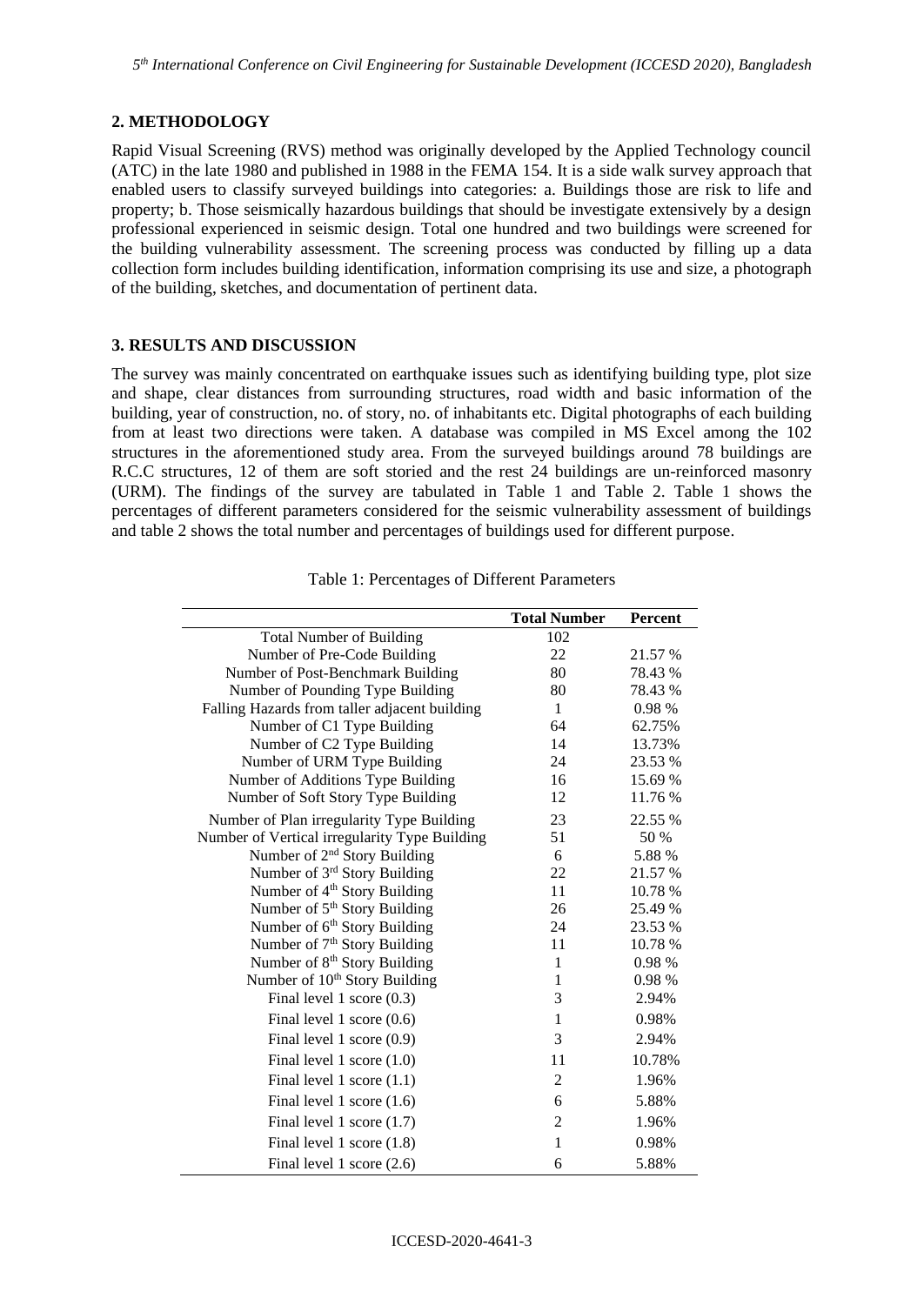| Final level 1 score $(2.8)$  |                | 0.98%   |
|------------------------------|----------------|---------|
| Final level 1 score (3.3)    | $\overline{4}$ | 3.92%   |
| Final level 1 score (3.4)    | 23             | 22.55%  |
| Final level 1 score $(4.1)$  | 31             | 30.39%  |
| Final level 1 score (4.8)    | 8              | 7.84%   |
| Number of One-unit building  | 52             | 50.98 % |
| Number of Two-unit building  | 49             | 48.04%  |
| Number of Four-unit building |                | 0.98%   |
|                              |                |         |

Table 2: Usage of buildings

| Total number of<br><b>Percent</b> |
|-----------------------------------|
| <b>Buildings</b>                  |
| 25.49%                            |
| 64.71%                            |
| 3.92%                             |
| 0.98%                             |
| 0.98%                             |
| 1.96%                             |
| 0.98%                             |
| 0.98%                             |
|                                   |

From Table 1 the parameters can be illustrated as follows. The illustration can be started with the Pre code and Post benchmark parameters. Figure 2 shows the first parameter mentioned as the comparison between pre code and post benchmark parameters. From figure 2 it is found that 21.57 % Buildings are pre-code building which means 21.57 % of total buildings are constructed before the code was gazetted where 78.43% buildings were built after the BNBC code was published.



Figure 2: Comparison of Pre-Code & Post Benchmark Buildings.

The second parameter is pounding which represents the minimum separation gap between two consecutive buildings. Figure 3 shows the percentages of pounding and without pounding buildings.



Figure 3: Comparison between pounding type buildings.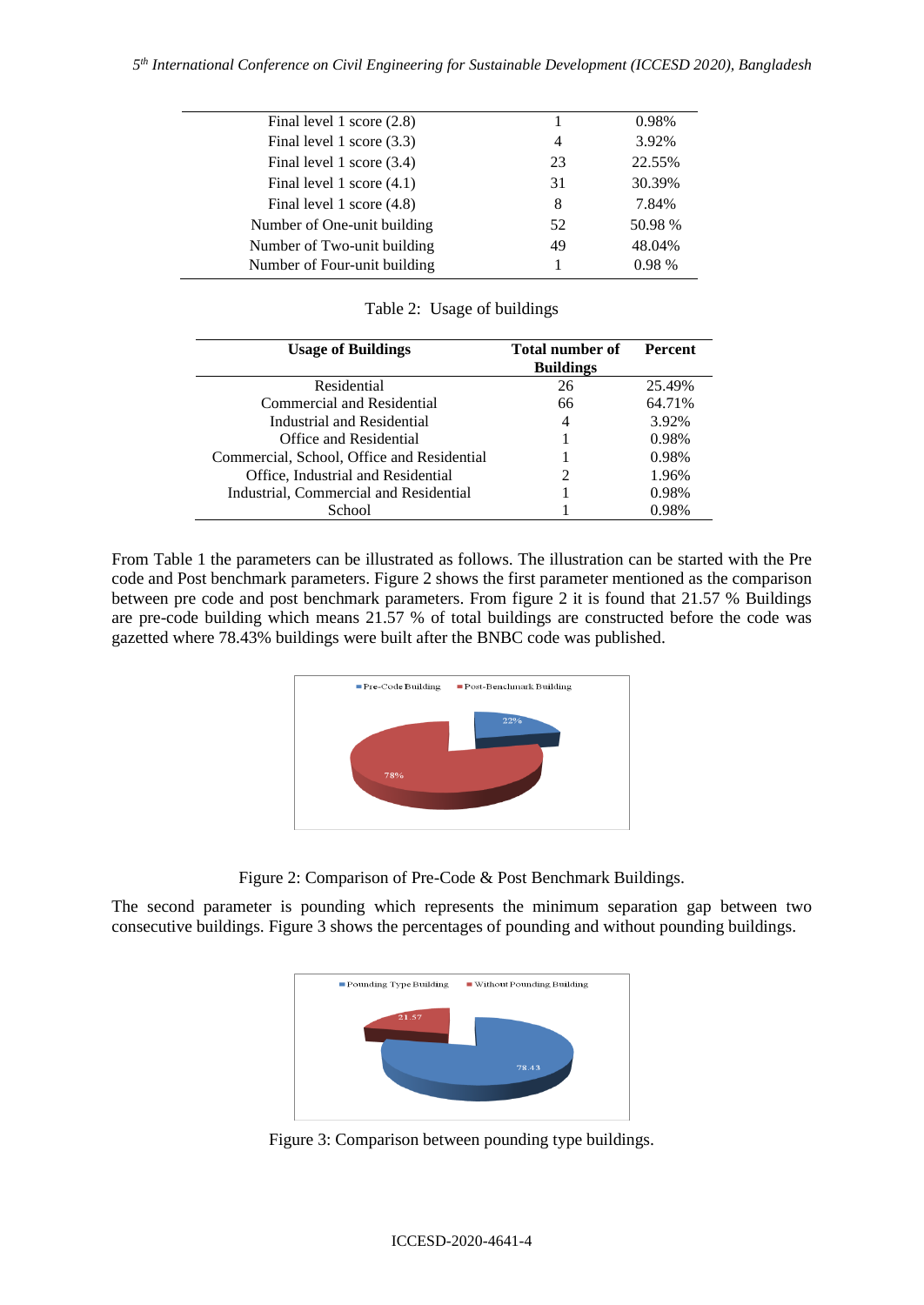From the figure 3 it is found that 78.43 % buildings are pounding type building which means 78.43 % of total buildings do not obey the minimum separation gaps between adjacent buildings which is mentioned in the code.



Figure 4: Comparison of falling hazards from taller adjacent buildings.

Again, the third parameter is possibly falling hazardous vulnerability from adjacent buildings. From the Figure 4, it is found that approximate 1% building has falling hazardous vulnerability from the adjacent building.



Figure 5: Comparison of C1, C2 & URM Type Buildings.

The fourth parameter is the comparison of C1, C2 & URM type Buildings. Figure 5 shows that,  $62.75$ % building are C1 type buildings (concrete moment-resisting frame buildings), 13.73 % building are C2 type buildings (concrete shear-wall buildings) and 23.53% are unreinforced masonry buildings (URM).



Figure 6: Comparison of Additions of buildings.

#### ICCESD-2020-4641-5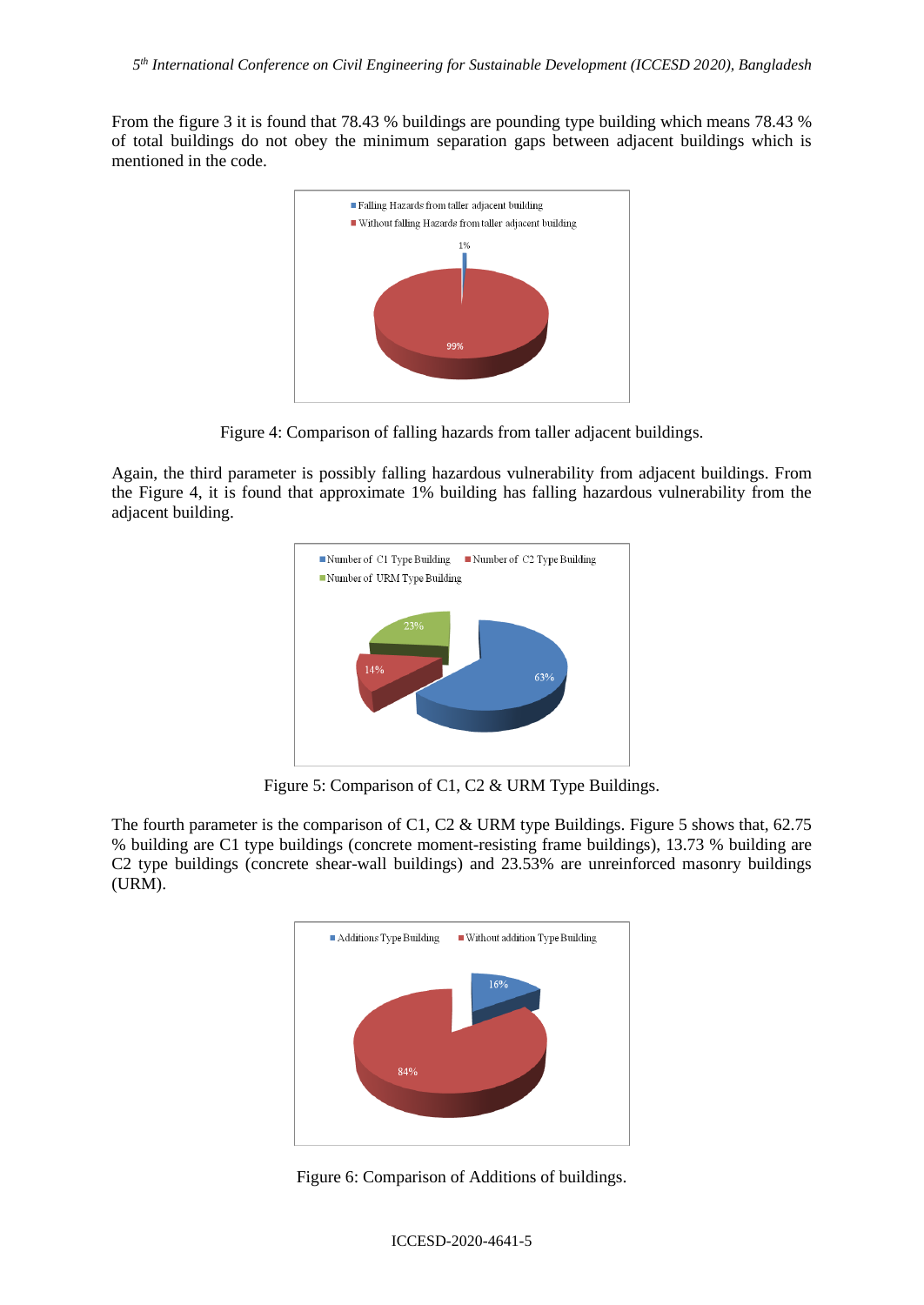The fifth parameter is considered as further addition (buildings are modified with vertical or horizontal additions after the original construction). From the figure 6 it is found that, 15.69 % buildings are additional type buildings.



Figure 7: Comparison of Soft story buildings**.**

The sixth parameter is taken to be the buildings consisting of soft story. Figure 7 shows that, 11.76 % buildings comprise soft story. Soft story can be defined as the buildings which has a ground story or one of other story is built without any interior partition wall used for car parking or market or industry or office.



Figure 8: Comparison of plane irregularity of buildings**.**

The seventh parameter is established according to plan irregularities. From the figure 8 it is found that, 22.55% buildings have plan irregularity.



Figure 9: Comparison of vertical irregularity of buildings**.**

ICCESD-2020-4641-6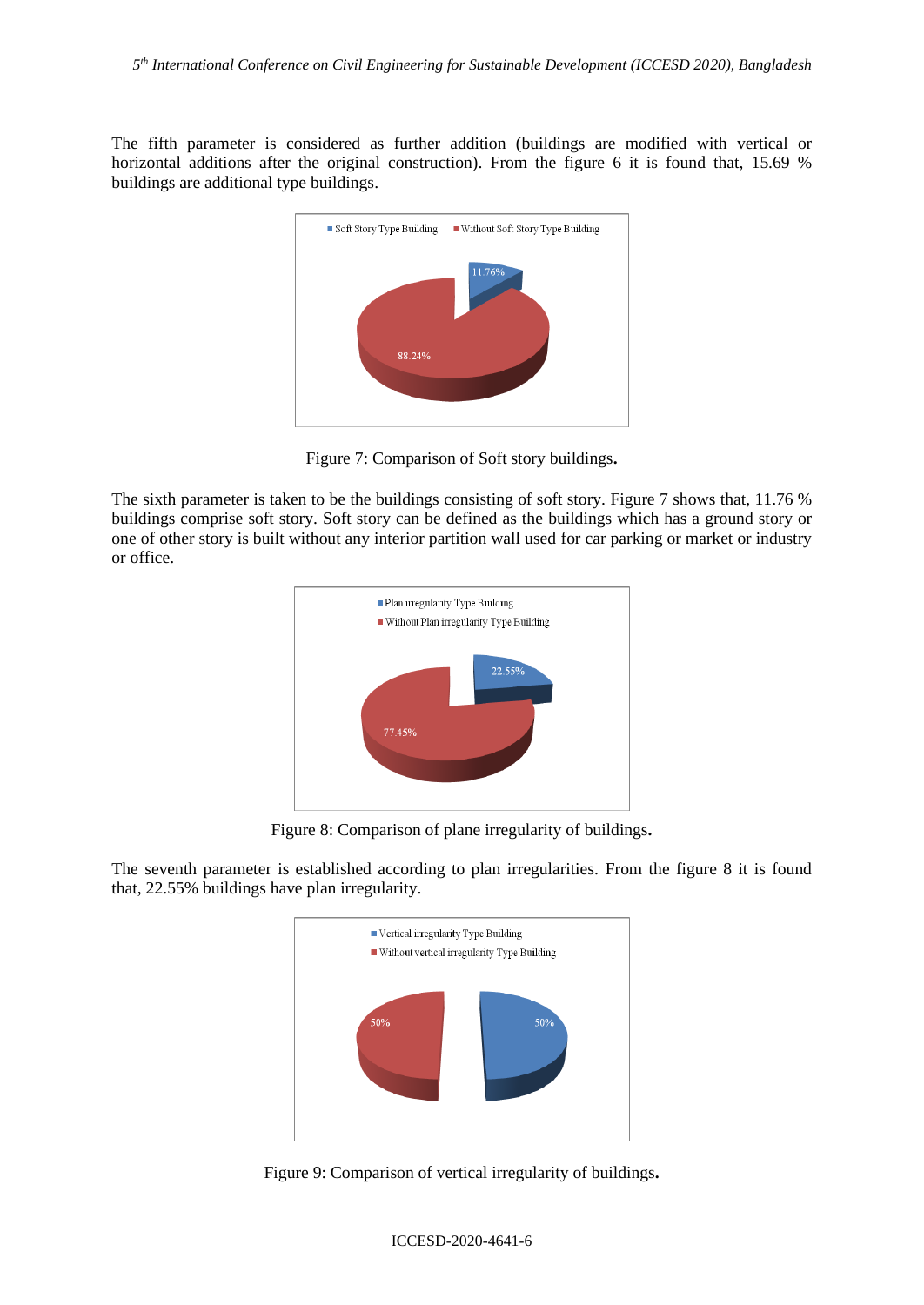The eighth parameter is considered as vertical irregularities. Figure 9 shows that 50% buildings have vertical irregularity.



Figure 10: Comparison of story of buildings.

The ninth parameter is based on the story of the buildings. From the Figure 10 it is found that, among the seismic vulnerability assessed buildings, 5.88% buildings has two story, 21.57% buildings contains three story, 10.78% buildings comprises of four story, 25.49% buildings has five story, 23.53% buildings are six storied, 10.78% buildings consists of seven story, 0.98% buildings has eight story and 0.98% building are two storied buildings.





The tenth parameter is based on units of buildings. Figure 11 displays that, 50.98 % building has one unit, 48.08% building comprises two unit and 0.98% building consists of four unit.



Figure 12: Usage of buildings.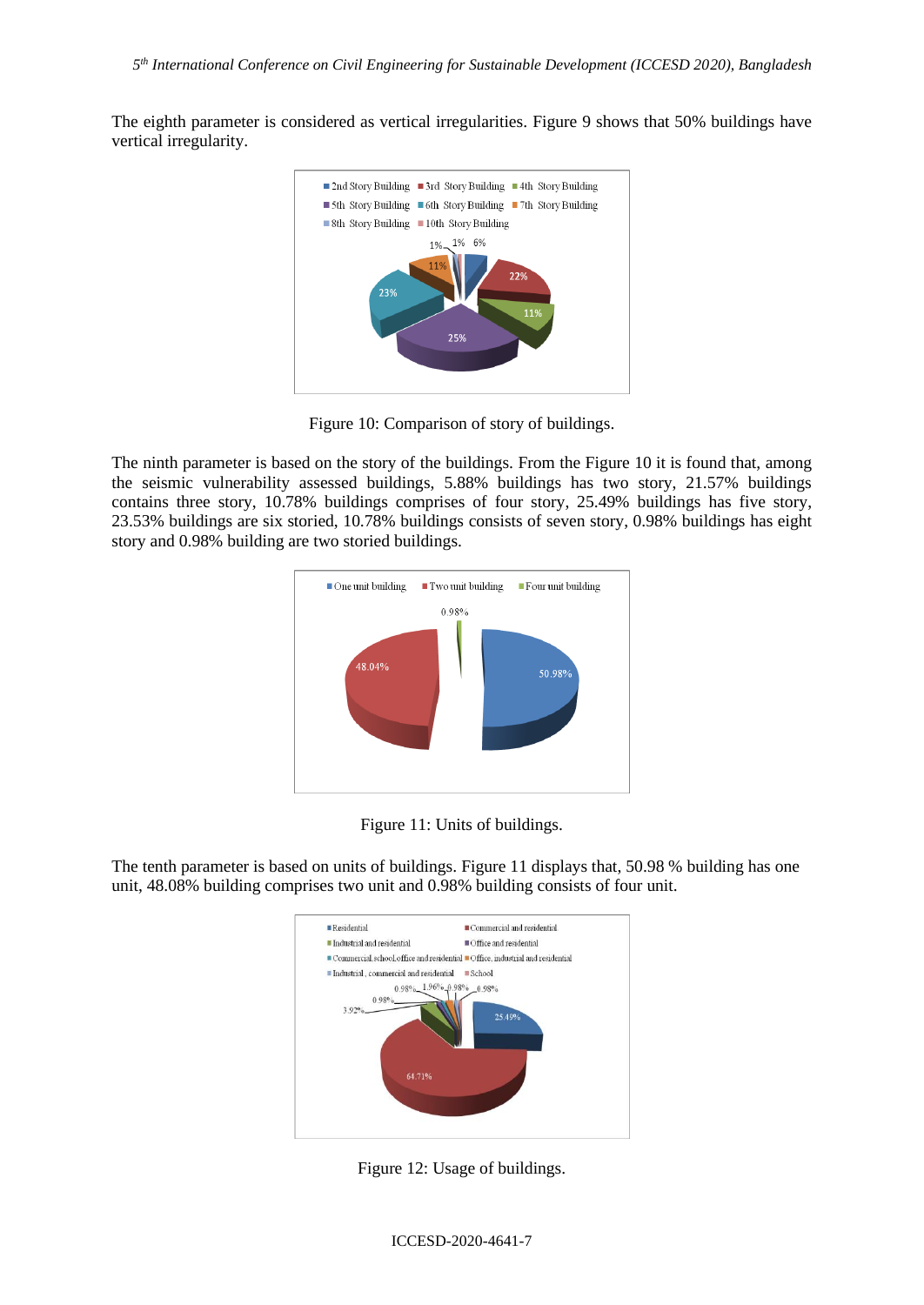The eleventh parameter is based on the usage of buildings. Figure 12 shows that, around 64.71% buildings are used as commercial cum residential, 25.49% buildings are built for the purpose of residential use, 3.92% buildings are used both as industrial and residential, 1.96% buildings consists three types of usage such as office, industrial and residential, 0.98% building comprises of four types of usage i.e. commercial, school, office, residential, 0.98% building consists of three types of usage resembling as industrial, commercial, residential, 0.98% building have two types of usage such as office and residential and 0.98% buildings are school buildings.

Based on the above parameters all the buildings are entitled to a score. The process of scoring is precisely described in FEMA 154. According to the FEMA 154 manual, if the building has a score less than 2 it will be considered as a seismic vulnerable building.

Figure 13 shows that, 28.43% buildings have final score below 2, on the other hand 71.56% buildings has a final score higher than 2. Moreover, On the basis of building score, the buildings are considered as the most seismic vulnerable which have a score below 1 and need further detail assessment. Further, seismic vulnerable buildings can be enlisted as the buildings which comprises a score below 2. Furthermore, which buildings have the score above 2 can be considered as safe during small magnitude of earthquake.



Figure 13: Scoring of buildings.

Figure 14 shows that, 19.61% buildings are the most vulnerable against earthquake, 8.82% buildings are vulnerable and 71.57% buildings are stable during small magnitude of earthquake.



Figure 14: Vulnerability of buildings against earthquake.